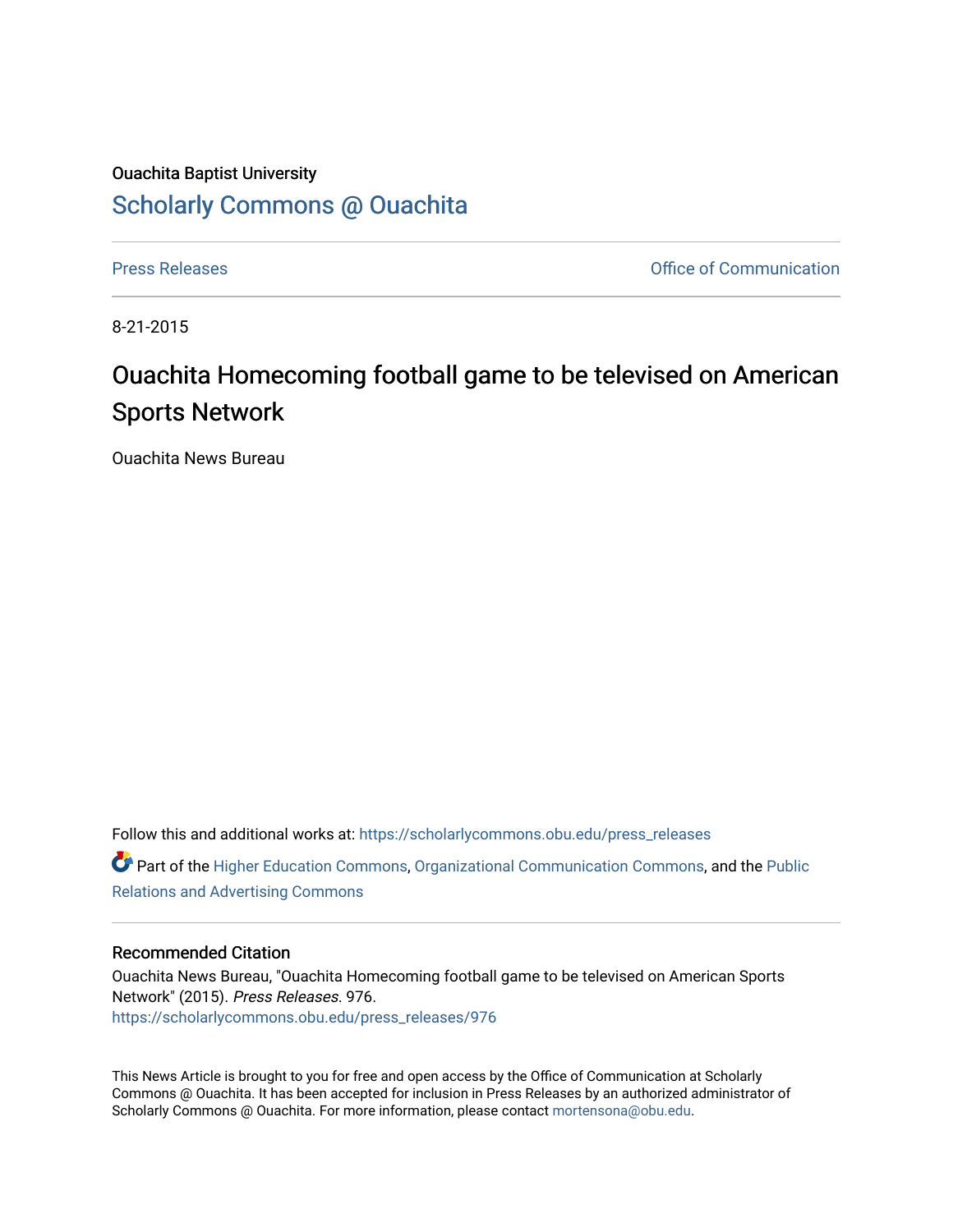

## **Ouachita Homecoming football game to be televised on American Sports Network**

*By: OBU News Bureau*

August 21, 2015

For more information, contact OBU's news bureau at [newsbureau@obu.edu](mailto:newsbureau@obu.edu) or (870) 245-5208.

ARKADELPHIA, Ark. -- In conjunction with the Ouachita Tigers football program, the Great American Conference and Harding University, the Ouachita Baptist University Athletics Department has announced that the Oct. 3 Ouachita Homecoming game between the Ouachita Tigers and Harding Bisons will be televised by the American Sports Network (ASN) and the Sinclair Broadcast Group, Inc.

"We're extremely pleased and honored to be included in this season's ASN Division II Football Showcase schedule," Athletic Director David [Sharp](http://www.obutigers.com/staff.aspx?staff=1) said. "This will be a wonderful opportunity for our football program and allow us to showcase our outstanding student-athletes and facilities."

GAC Commissioner Will Prewitt shared Sharp's enthusiasm regarding the exposure this gives the conference's student-athletes and teams.

"We're excited to have a GAC game be a part of this inaugural NCAA Division II schedule on the American Sports Network," Prewitt said. "This partnership will provide great exposure for the division, conference and the schools involved to be a part of this rapidly growing platform."

The matchup between the Tigers and Bisons is the only scheduled game as part of the American Sports Network package that features two teams that qualified for the NCAA Division II Playoffs last season. Kickoff for the Homecoming game will be moved up to 11 a.m. to accommodate broadcasting schedules and will be carried locally on KATV-2. The game also will be made available nationwide to all Sinclair Broadcast affiliates.

"I think every player at any level wants to play on TV," said Head Football Coach Todd Knight. "So to be able to play in a game where family and friends that can't make it to the stadium, that's great for our program, Harding's program and Division II. It's a big game, a rivalry game where we get to show off Cliff Harris Stadium."

Last year, in Searcy, the Bisons scored two fourth-quarter touchdowns to take a lead only to see the Tigers force overtime when quarterback Kiehl [Frazier](http://www.obutigers.com/roster.aspx?rp_id=1435) found [Brandon](http://www.obutigers.com/roster.aspx?rp_id=1843) Marks in the back of the end zone and Frazier converted a two-point conversion with no time remaining. In the extra session, a Bison turnover gave the Tigers a chance to win with a field goal. [Matthew](http://www.obutigers.com/roster.aspx?rp_id=1389) Ehasz had his first attempt blocked but a false start penalty negated the block. On his second try, Ehasz split the uprights for the win.

To find out specific areas where the ASN Division II Football Showcase game will be broadcast, contact your regional Sinclair affiliate by visiting <http://sbgi.net/tv-stations/>.

ASN is composed of 162 Sinclair-owned and operated television stations nationwide with 376 channels in 79 markets which combine to reach approximately 43 million households nationwide. ASN also has developed an affiliate network of regional sports networks to increase the per-game potential distribution